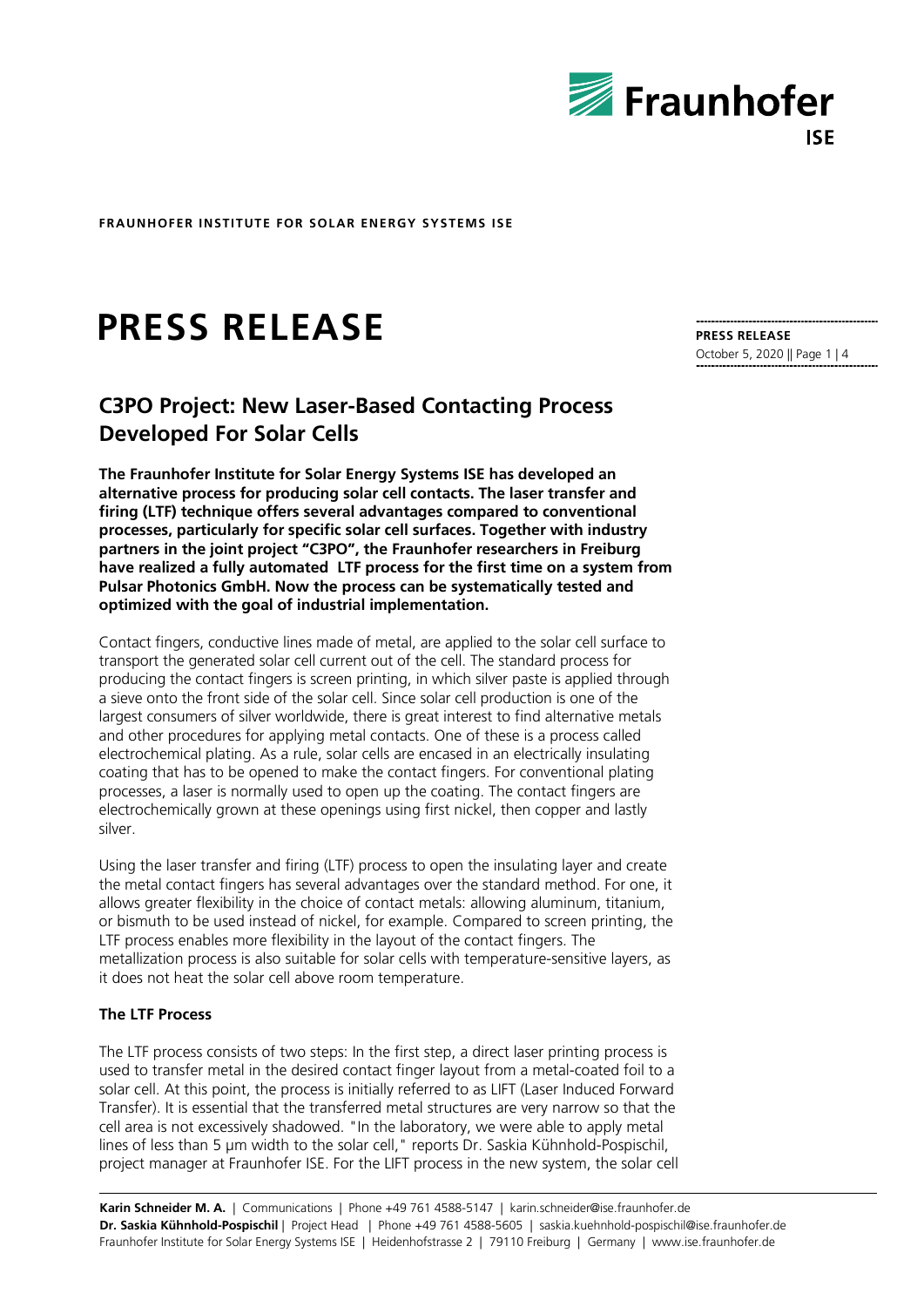

is placed on a vacuum chuck and is moved under a metal-coated foil from which the metal is transferred to the solar cell. After the metal transfer, the metal foil is transported fully automatically through a roll-to-roll system for the metal transfer of the next solar cell. The coated films used in the LIFT process were developed especially for this purpose by the ROWO company.

In the second process step, the metal structures from the first step are formed into contacts using a laser selective heating (LSH) process. A laser from the Soliton / Advalue company is used. The wavelength of the laser beam is absorbed by the metal but not by the underlying silicon. As a result, the laser does not damage the silicon material in this process, which is advantageous for high solar cell efficiencies. Both process steps can be fully automated and are carried out in the new LTF system aligned to within a few micrometers.

The functionality of the LTF process had been proven previously in the laboratory. Now it has been carried out for the first time on an industry-scale system as a collaborative effort between the project partners PULSAR, Soliton, RENA, ROWO and Fraunhofer ISE within the joint project "C3PO" ("Cool Copper Contacts – Development of an industrial low-temperature technology to manufacture 20µm copper contacts for bifacial PERC, hetero and TOPCon solar cells"), which was funded by the Federal Ministry for Economic Affairs and Energy BMWi. In future, in addition to the LTF application described above, contact fingers are also to be manufactured in their entirety layer by layer, thus additively." In addition to the manufacture of minuscule 3D structures and the localized coating of sensitive components, we see possible applications for the LTF technology in a variety of other research fields. With the pilot system and our consortium of experts, we hold the best prerequisites to successfully develop these in the future," says Jan Nekarda, department head of Structuring and Metallization at Fraunhofer ISE.

**PRESS RELEASE** October 5, 2020 || Page 2 | 4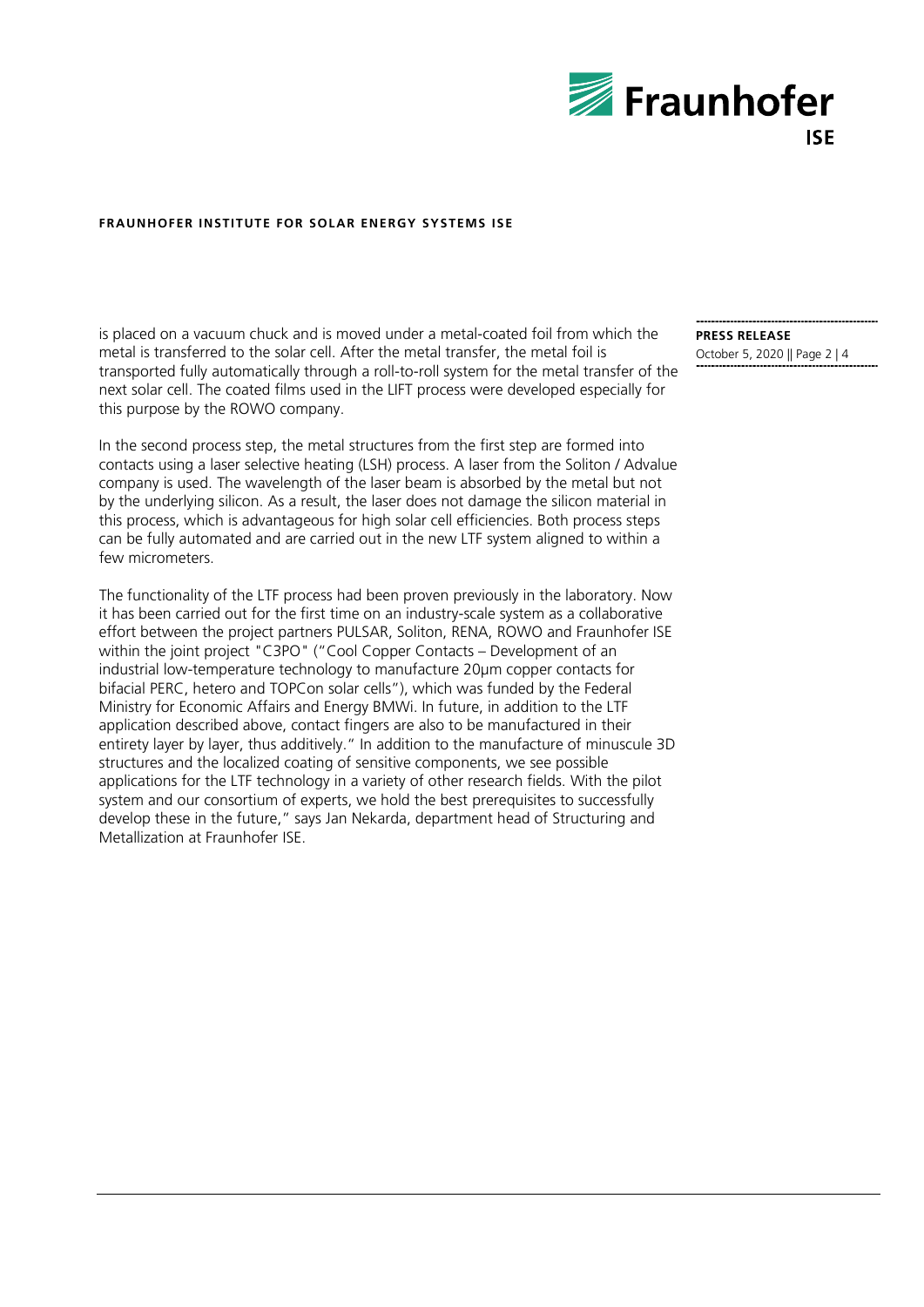



**PRESS RELEASE** October 5, 2020 || Page 3 | 4

Fully automated roll-to-roll laser transfer and firing system at Fraunhofer ISE. The system was developed within the collaborative project "C3PO", which was financed by German federal and state funds. ©Fraunhofer ISE

# **Project Partners**

# **About Pulsar Photonics**

Pulsar Photonics GmbH is an innovative high-tech company in the field of laser technology. The range of services includes development and production of laser machines for material processing with short and ultra-short pulsed lasers. Further business areas include serial micro manufacturing and the development of complex beam shaping systems for multi-beam and precision processing. The machines are adapted to the meet the requirements of the process and the customer. This includes the components contained and the individualized software solutions. Pulsar Photonics GmbH, founded in 2013, is one of the 1000 fastest growing companies in Europe according to Financial Times and Statista. <https://www.pulsar-photonics.de/en/>

# **About ROWO Coating**

One focus of ROWO is the development of customized coating systems on flexible substrates such as foils, non-woven and woven fabrics. The demands on the coatings